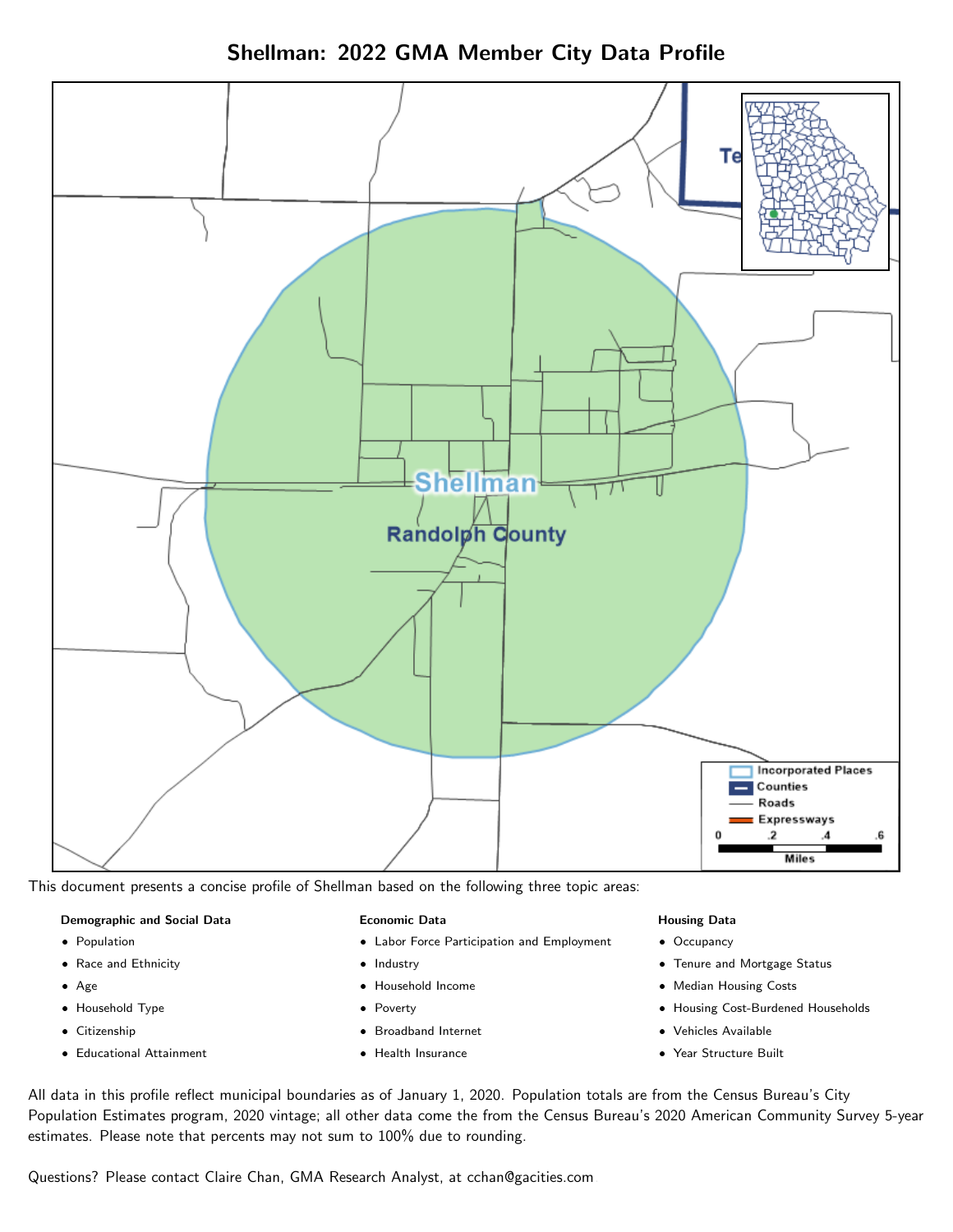# Shellman: Demographic and Social





# **Citizenship**

|  | <b>Native Born</b><br>100% |  |  |
|--|----------------------------|--|--|
|  |                            |  |  |

Race and Ethnicity



Source: U.S. Census Bureau, City Population Estimates, 2020 vintage Source: American Community Survey, 2020 5-year estimates, table B03002

## Household Type



Source: American Community Survey, 2020 5-year estimates, table B01001 Source: American Community Survey, 2020 5-year estimates, table B11001

#### Educational Attainment



Source: American Community Survey, 2020 5-year estimates, table B05002 Source: American Community Survey, 2020 5-year estimates, table B15002

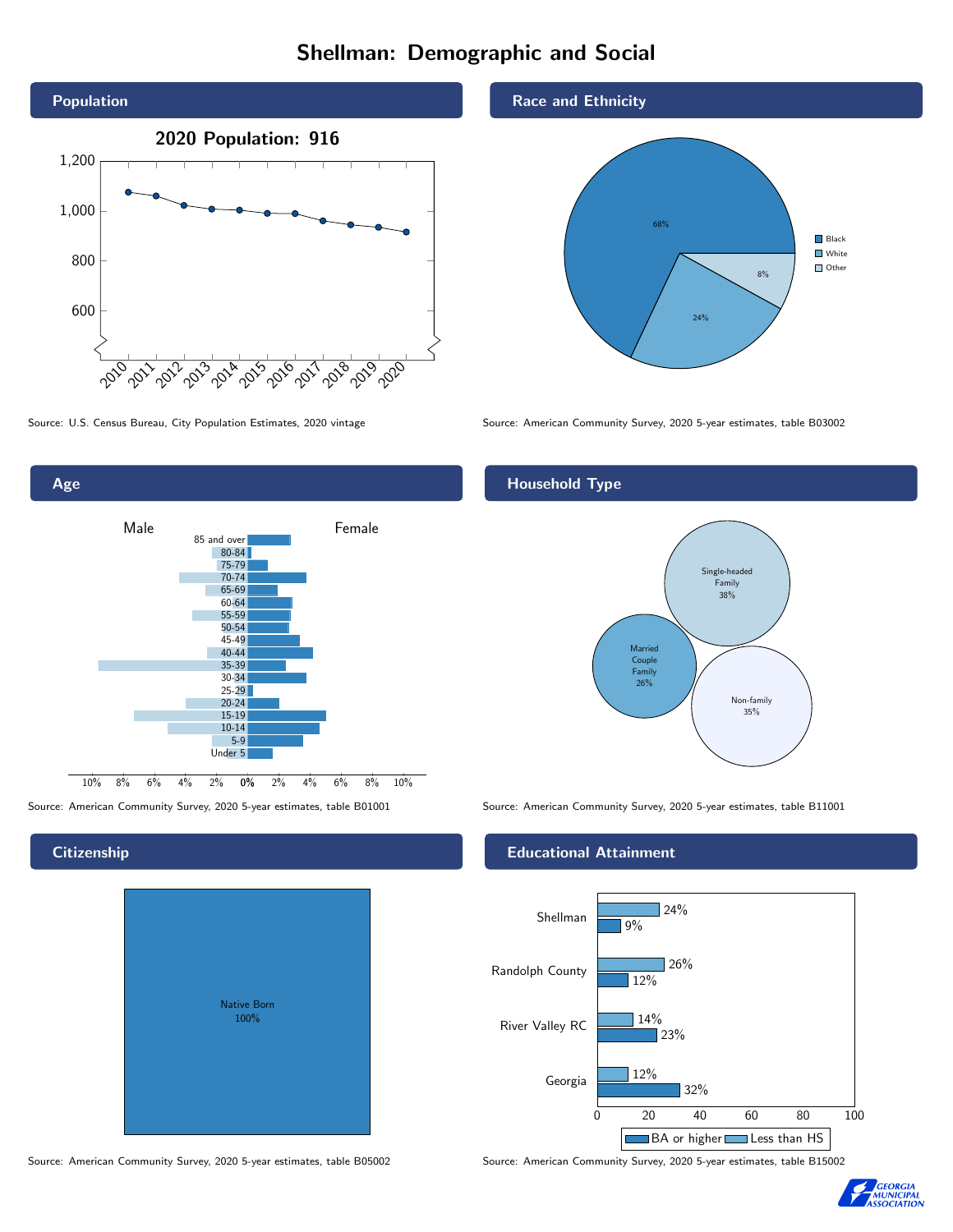# Shellman: Economic



Source: American Community Survey, 2020 5-year estimates, table B23001 Note: Unemployment rate is based upon the civilian labor force.

# Industry

| Agriculture, forestry, fishing and hunting, and mining      |       |  |  |
|-------------------------------------------------------------|-------|--|--|
| Construction                                                |       |  |  |
| Manufacturing                                               | 14%   |  |  |
| <b>Wholesale Trade</b>                                      | 9%    |  |  |
| Retail Trade                                                | 12%   |  |  |
| Transportation and warehousing, and utilities               |       |  |  |
| Information                                                 | $1\%$ |  |  |
| Finance and insurance, real estate, rental, leasing         |       |  |  |
| Professional, scientific, mgt, administrative, waste mgt    |       |  |  |
| Educational services, and health care and social assistance |       |  |  |
| Arts, entertainment, recreation, accommodation, food        |       |  |  |
| service                                                     |       |  |  |
| Other services, except public administration                |       |  |  |
| Public administration                                       |       |  |  |

Source: American Community Survey, 2020 5-year estimates, table C24030



Source: American Community Survey, 2020 5-year estimates, tables B19013 and B19025 Source: American Community Survey, 2020 5-year estimates, table B17010



Poverty



# **Health Insurance**



Source: American Community Survey, 2020 5-year estimates, table B28002 Source: American Community Survey, 2020 5-year estimates, table B18135